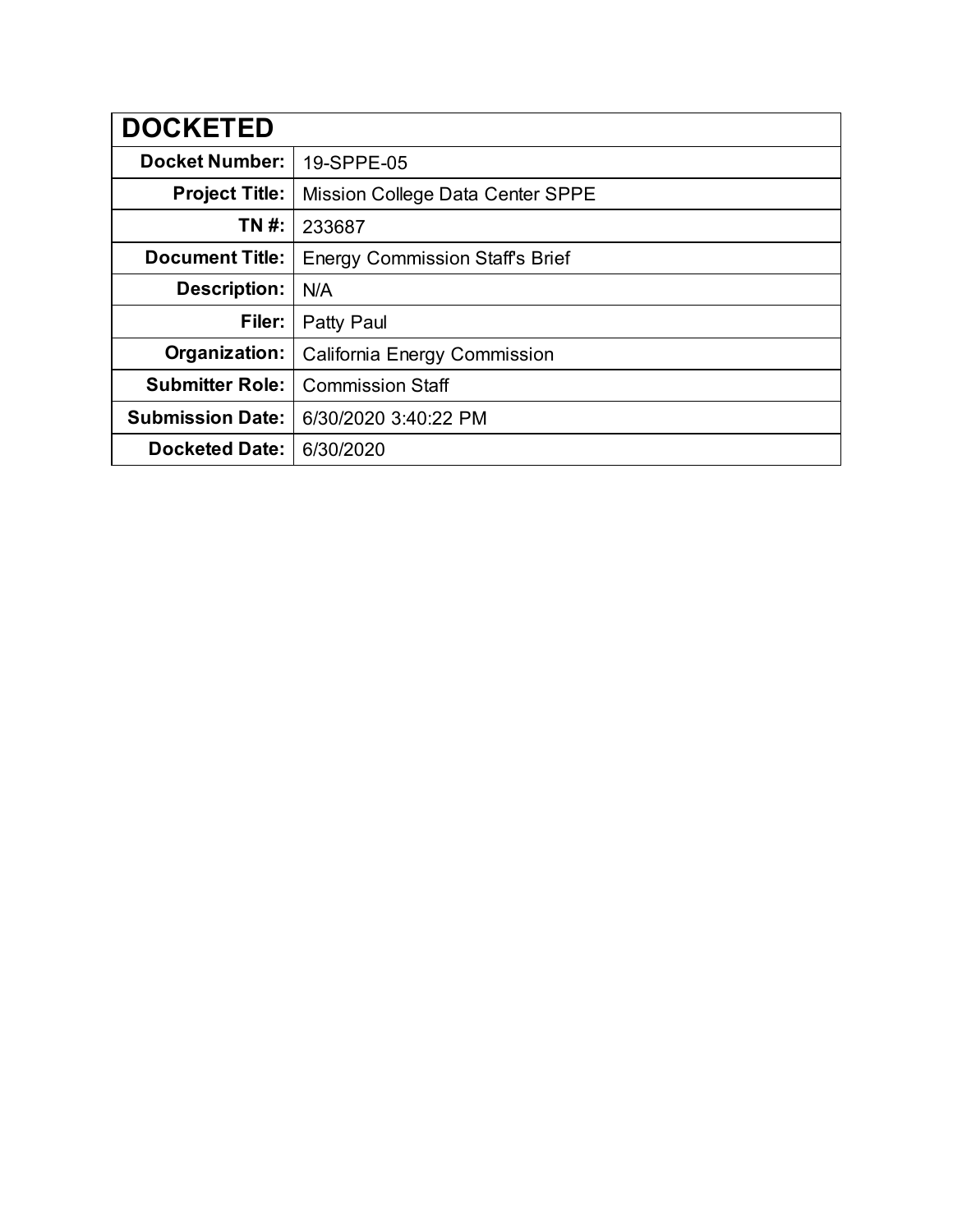

 **State of California State Energy Resources Conservation and Development Commission 1516 Ninth Street, Sacramento, CA 95814 1-800-822-6228 – www.energy.ca.gov** 

**APPLICATION FOR SMALL POWER PLANT EXEMPTION FOR THE:** 

 **Docket No. 19-SPPE-05** 

### **MISSION COLLEGE BACKUP GENERATING FACILITY**

# **ENERGY COMMISSION STAFF'S BRIEF**

At the conclusion of the evidentiary hearing on the Mission College Backup Generating Facility (MCBGF) Small Power Plant Exemption, the Committee overseeing the proceeding stated that parties may submit briefs within seven business days of the hearing transcript posting. On June 24, 2020, the Committee issued a memorandum confirming that the deadline for briefs is June 30, 2020. The Committee did not indicate any particular issues in controversy that it believes would need to be addressed in briefing. As stated in the prehearing conference statements, there were no disagreements between CEC staff and the project applicant. The only disagreements identified were raised by intervenor Robert Sarvey in various areas.

Staff believes the evidentiary record is clear in these areas and repeating here the analyses and conclusions, and legal bases therefor, would not be of any added help, with one exception. Given the complicated and quickly evolving legal landscape involving greenhouse gas (GHG) emissions, a discussion related to the project's GHG emissions and the California Environmental Quality Act (CEQA) requirements under which staff analyzed them, with specific attention to how Silicon Valley Power's (SVP) Integrated Resource Plan (IRP), the requirements of Senate Bill (SB) 350, and California's Cap-and-Trade program factored into that analysis, could prove helpful to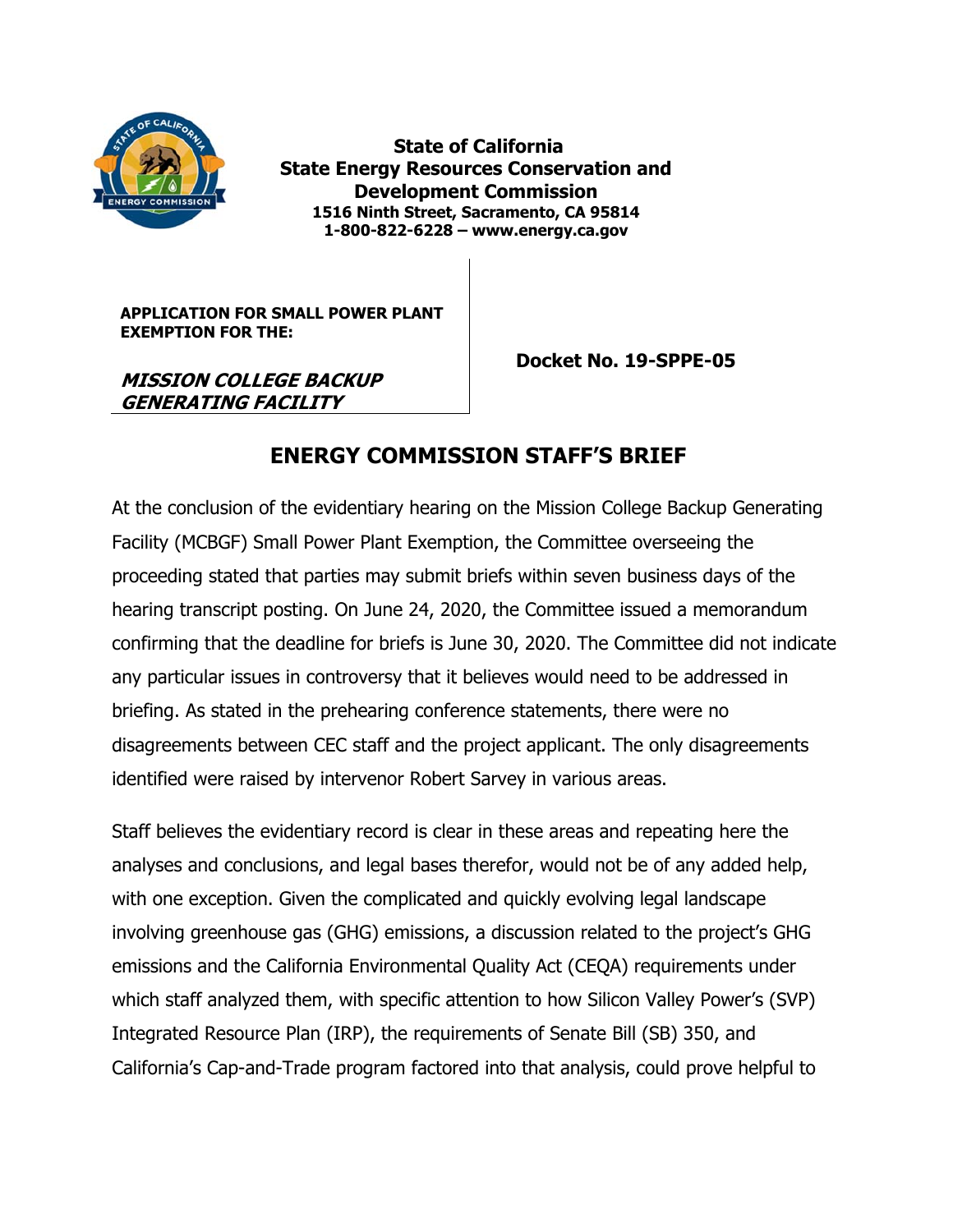the Committee in its consideration of the matter. The following is staff's post-hearing brief on this issue.

# **I. INTRODUCTION**

The MCBGF and Mission College Data Center (together referred to hereafter as the project) would produce GHG emissions in several different ways, each requiring its own distinct analysis: direct emissions from construction, direct emissions from testing and maintenance of the backup generators, and indirect emissions from the data center portion's use of electricity and other building operations including water and waste, and mobile sources from vehicles associated with the project.

CEQA Guidelines section 15064.4 provides the most guidance on how to analyze a project's GHG emissions. Subdivision (a) directs lead agencies to make a good faith effort in analyzing impacts and allows for either the quantification of emissions and/or a qualitative analysis or performance-based standards. Staff chose to use both approaches where feasible.

Innumerable relevant plans and guidelines have been adopted to regulate the emission of GHGs and to facilitate their evaluation under CEQA. (Ex. 200, pp. 5.8-2 through 7.) Two regional plans are particularly pertinent: the Bay Area Air Quality Management District's (BAAQMD) 2017 CEQA Guidelines<sup>1</sup> and the Santa Clara Climate Action Plan.<sup>2</sup> BAAQMD's 2017 CEQA Guidelines provide a good starting point for the GHG analysis where other, more current, mechanisms for determining significance are not available. This is true for the construction emission and stationary source analyses. While BAAQMD is working on updating its CEQA Guidelines to address 2030 GHG goals, such

 1 Bay Area Air Quality Management District (BAAQMD). California Environmental Quality Act, Air Quality Guidelines. Updated May 2017. Accessed March 2020. Available online at: https://www.baagmd.gov/~/media/files/planning-and-research/ceqa/ceqa\_guidelines\_may2017pdf.pdf?la=en

<sup>&</sup>lt;sup>2</sup> Santa Clara Climate Action Plan. Adopted December 2013. Available online at: https://www.santaclaraca.gov/home/showdocument?id=10170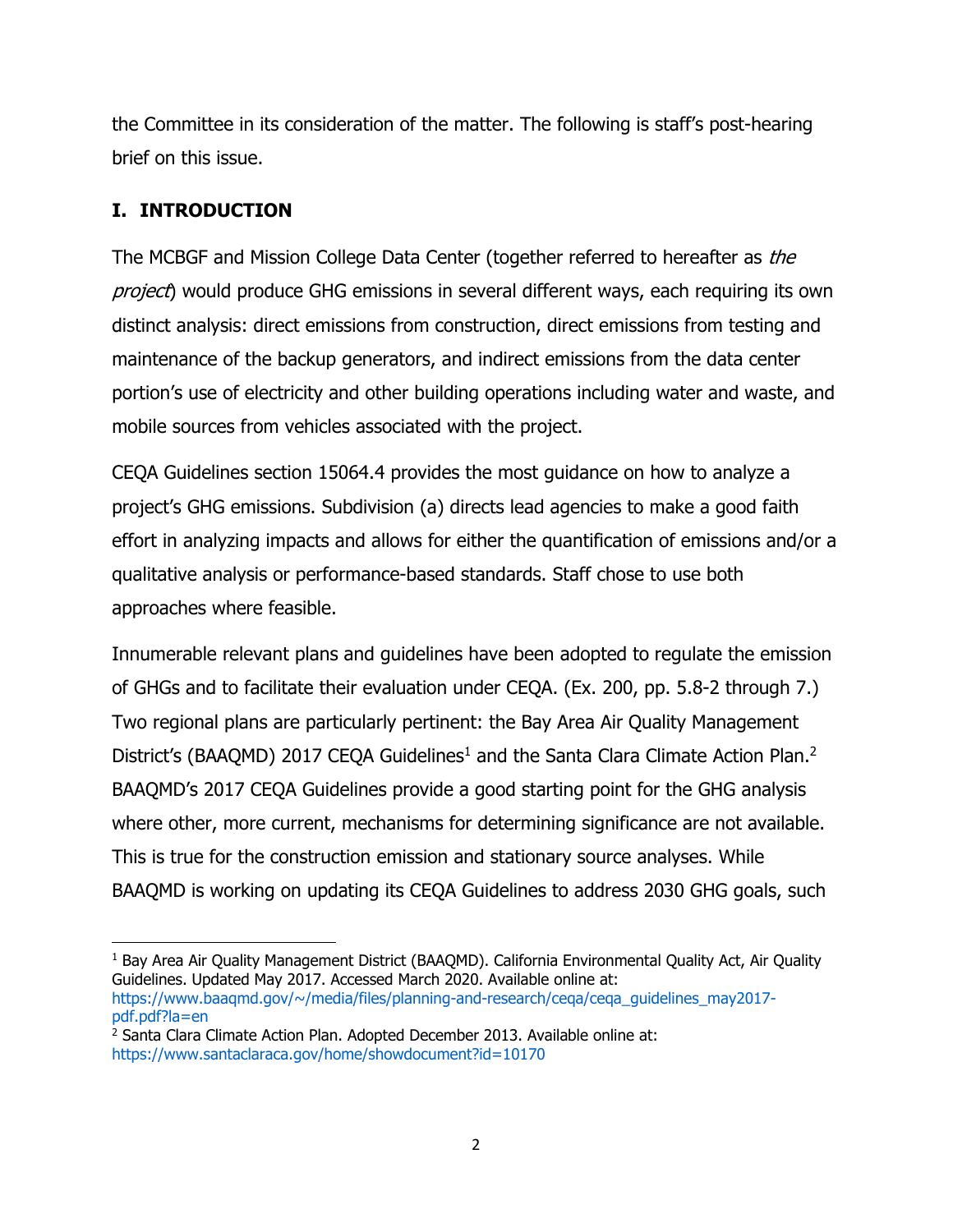updated guidance is not currently available. Staff has concluded that the thresholds identified in the 2017 Guidelines for construction and stationary source emissions are appropriate to use absent any superseding guidance. (Ex. 200, pp. 5.3-17 through 21; 5.20-6 through 7.)

Santa Clara's Climate Action Plan also provides a good starting point to determine whether the project has incorporated into its design what the city itself has identified as important measures for reducing GHG emissions.<sup>3</sup> (Ex. 200, pp. 5.8-5 through 6.) And while these measures alone are necessary but not sufficient<sup>4</sup> to show compliance with future GHG goals, they do provide a basis for determining whether current requirements are being met.

# **II. THE PROJECT'S GHG EMISSIONS FROM CONSTRUCTION WOULD BE LESS THAN SIGNIFICANT**

The project is anticipated to emit 1,231 metric tons of carbon dioxide equivalent (MTCO2e) during the 25-month demolition and construction period.<sup>5</sup> (Transcript, $6$  p. 69: 12-14.) BAAQMD does not identify a numerical emissions threshold for analyzing a project's construction emissions, but relies on the use of best management practices. (Ex. 200, p. 5.8-9.) The vehicles used during demolition and construction of the project are required to comply with the applicable GHG reduction programs for mobile sources and would adopt BAAQMD best management practices and 50% of the project's

<sup>&</sup>lt;sup>3</sup> If this were a few years ago, conceivably the CEC could tier from the City's Climate Action Plan under title 14, California Code of Regulations, section 15183.5. The City, however, has stated that given the plan's focus on 2020 goals (even though 2035 reach goals are also identified), the document cannot be used to tier from for projects that will be completed after 2020. (Response to Comments on the McLaren Data Center Project Initial Study/Mitigated Negative Declaration, City of Santa Clara, p. 3 [https://www.santaclaraca.gov/home/showdocument?id=51500] [concluding, however, that "consistency with the CAP framework is still a relevant consideration in the analysis of the project's GHG impacts because many of the policies will be carried forward by the City to address post-2020 emissions in its next CAP update."]) Given that there are no other plans meeting the requirements of section 15183.5 from which to tier, staff has focused on the requirements in section 15064.4 for the analysis. 4 One could surmise that the next iteration of the City's Climate Action Plan would use its current requirements as a baseline and introduce additional measures to ensure a ratcheting down of emissions. 5 According to the applicant, demolition has already begun under a previous City permit. (Transcript p. 53: 7-12.)

<sup>6</sup> Transcript of June 15, 2020 Evidentiary Hearing. TN 233540. All references to "Transcript" refer to this document.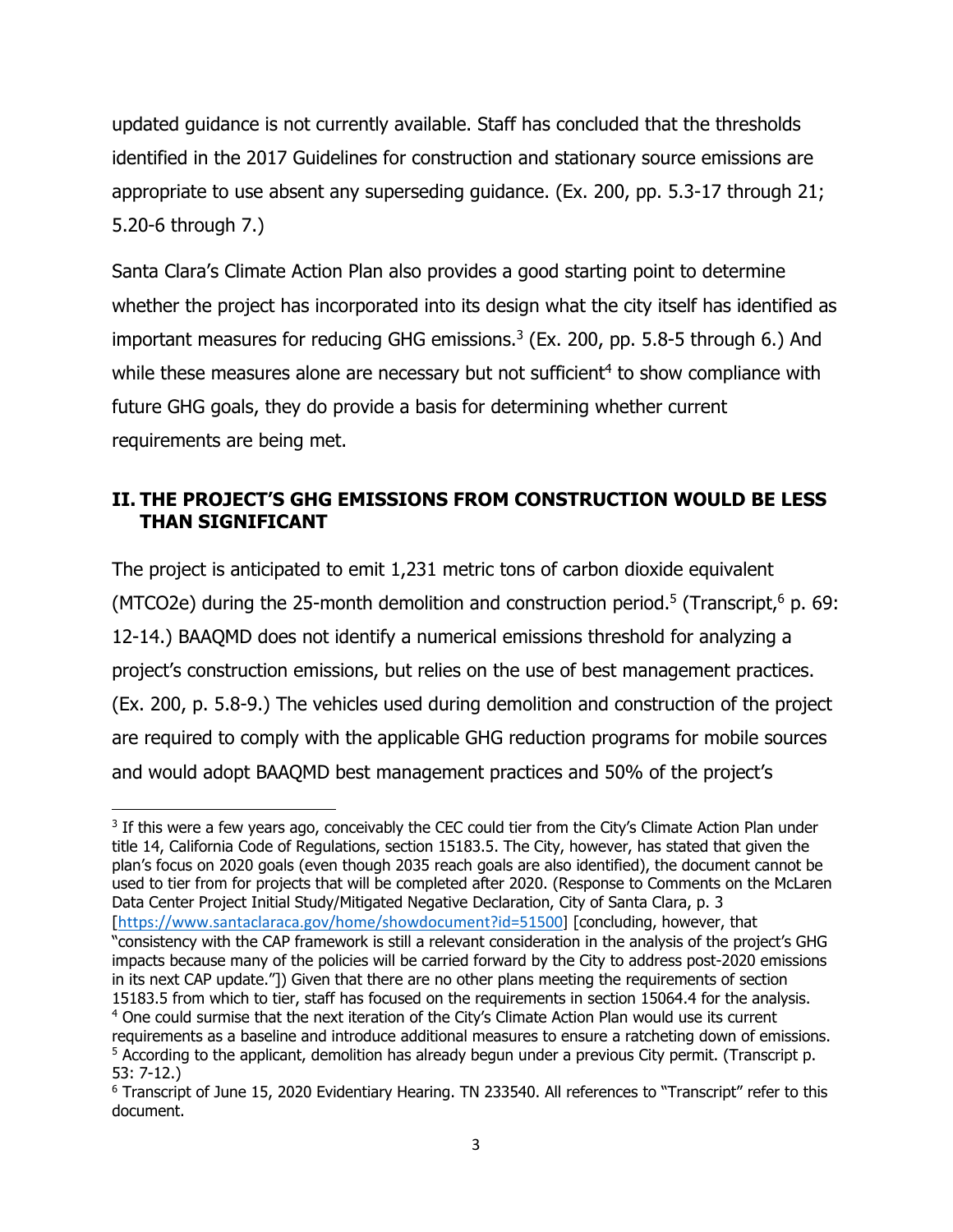construction wastes will be recycled or diverted. (Ex. 200, pp. 5.8-13, -15; Transcript, p. 69:19-23.) Staff concluded, therefore that the project's construction emissions would be less than significant. No evidence or testimony was provided to contradict this conclusion or the facts upon which it relies.

### **III. THE PROJECT'S GHG EMISSIONS FROM TESTING AND MAINTENANCE OF THE BACKUP GENERATORS WOULD BE LESS THAN SIGNIFICANT**

In a worst-case scenario, the project is expected to result in the emission of 3,875 MTCO2e/year of GHGs from testing and maintenance of the backup generators. This assumes that each generator will run 50 hours a year at 100% load, which is an extremely conservative assumption. In reality, staff expects the generators to be run less than 12 hours per year. (Transcript, p. 73: 13-18.) Under BAAQMD rules, the backup generators constitute a stationary source. (2017 BAAQMD CEQA Guidelines, p. 5-2.) The BAAQMD threshold for stationary sources is 10,000 MTCO2e/year. (Ex. 200, p. 5.8-8 through 9.) The project clearly would fall well below this threshold. Staff believes it is appropriate to use this threshold even though BAAQMD is working on updating it to address 2030 goals and beyond.

As an initial matter, these thresholds are advisory, not mandatory, and it is up to the lead agency to determine the appropriateness of a threshold to its own review. (2017 BAAQMD CEQA Guidelines, p. 1-1.) Absent adopting a position that any addition of GHG emissions is a significant impact requiring mitigation, which staff does not believe is reasonable or supported by the evidence, staff believes the current BAAQMD threshold presents a reasonable point to evaluate whether a project would have a less than significant impact. (Ex. 200, p. 5.8-8.) BAAQMD has not indicated what it is considering to replace this threshold, or when such a replacement will be identified. Even if the district is considering a drastically reduced threshold going forward, it is reasonable to posit that this project would likely meet such a threshold given how conservative the estimation of emissions is and how far below the current standard even this conservative number falls. Nevertheless, the analysis should focus on what is currently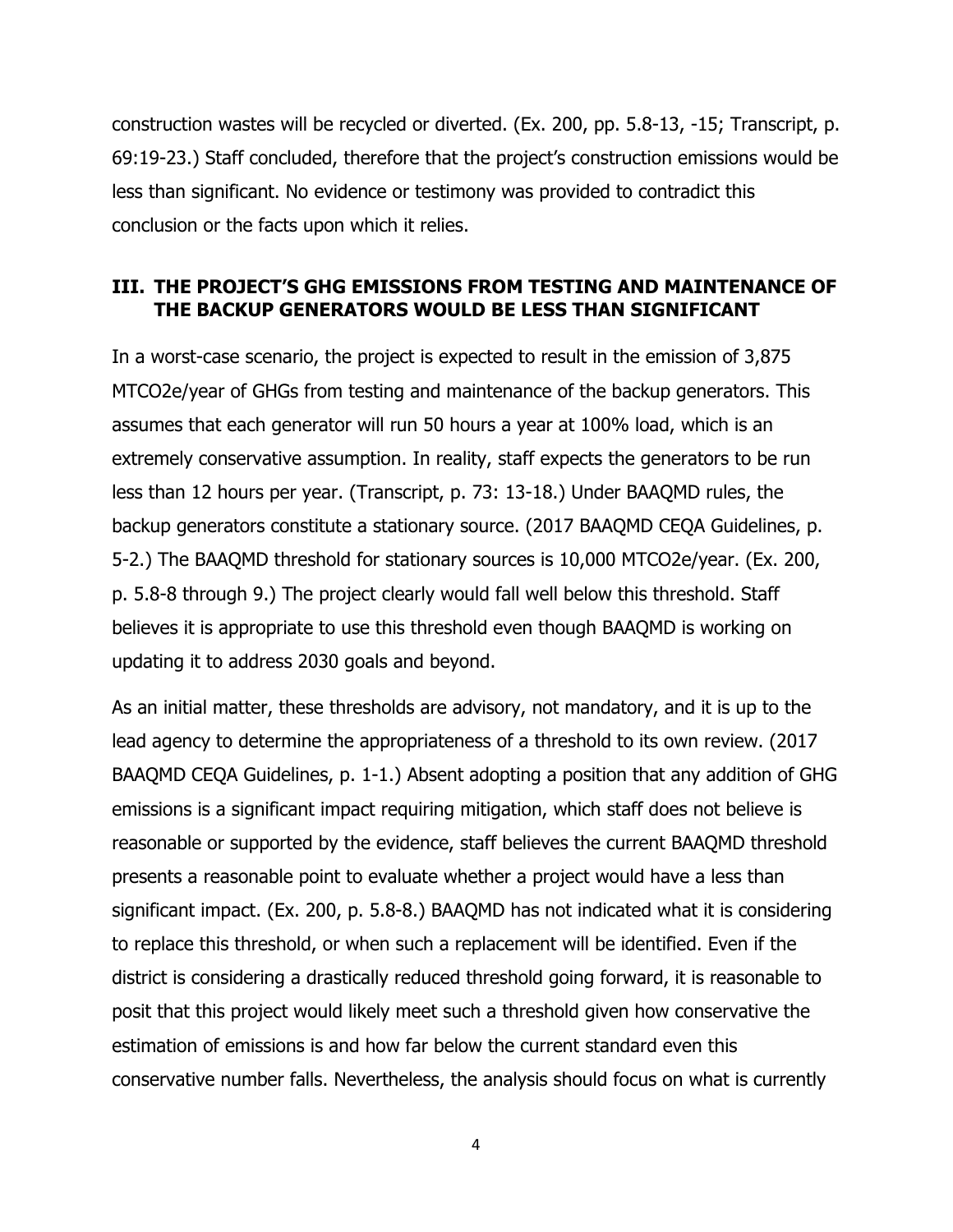in effect, and staff could find no other threshold that was more reasonable to apply than BAAQMD's current threshold for stationary sources. Mr. Sarvey suggests using BAAQMD's 1,100 MTCO2e/year threshold, but that is clearly applicable only to land use development projects that are not stationary sources. (2017 BAAQMD CEQA Guidelines, p. 2-4.) The BAAQMD CEQA guidance is clear that stationary source emissions should be evaluated separately, and the 1,100 limit is not intended to apply to stationary sources.7

Mr. Sarvey also suggests that the California Air Resources Board (CARB) has established a threshold of 7,000 MTCO2e/year for industrial source non-transportation operational emissions and that this limit should be used. (Transcript, p. 44: 20-22.) To support this assertion, he introduced a staff-level CARB PowerPoint presentation from 2008. But as the PowerPoint itself states, this draft recommendation was merely interim, and in the 12 years that have transpired since it was proposed, staff argues that it has clearly been supplanted by the numerous statewide statutes and regulations that have since been implemented to deal with GHG emissions, as reflected in the much more recent and authoritative CARB Resolution 18-26. (Ex. 18.) In any case, the project's stationary sources of emissions are below the suggested 7,000 MTCO2e/year threshold.

Lastly, Mr. Sarvey suggests that the district's Diesel Free in 33 program<sup>8</sup> establishes clear requirements prohibiting the use of petroleum-derived diesel fuel, and, therefore, it should be considered a threshold of sorts requiring the project to use an alternative fuel to reduce its emissions. That document, however, has not been adopted by BAAQMD as a threshold of significance for analyzing GHG emissions and, while the goals expressed therein are certainly aspirational, the record is clear that alternatives to diesel backup generators at the scale and reliability needed by this project are currently unavailable. (Ex. 200, p. 5.6-6; Ex. 201, pp. 7-9.)

<sup>7</sup> BAAQMD CEQA Guidelines, p. 4-5, ["The GHG emissions from permitted stationary sources should be calculated separately from a project's operational emissions."]  $8$  See ex. 15.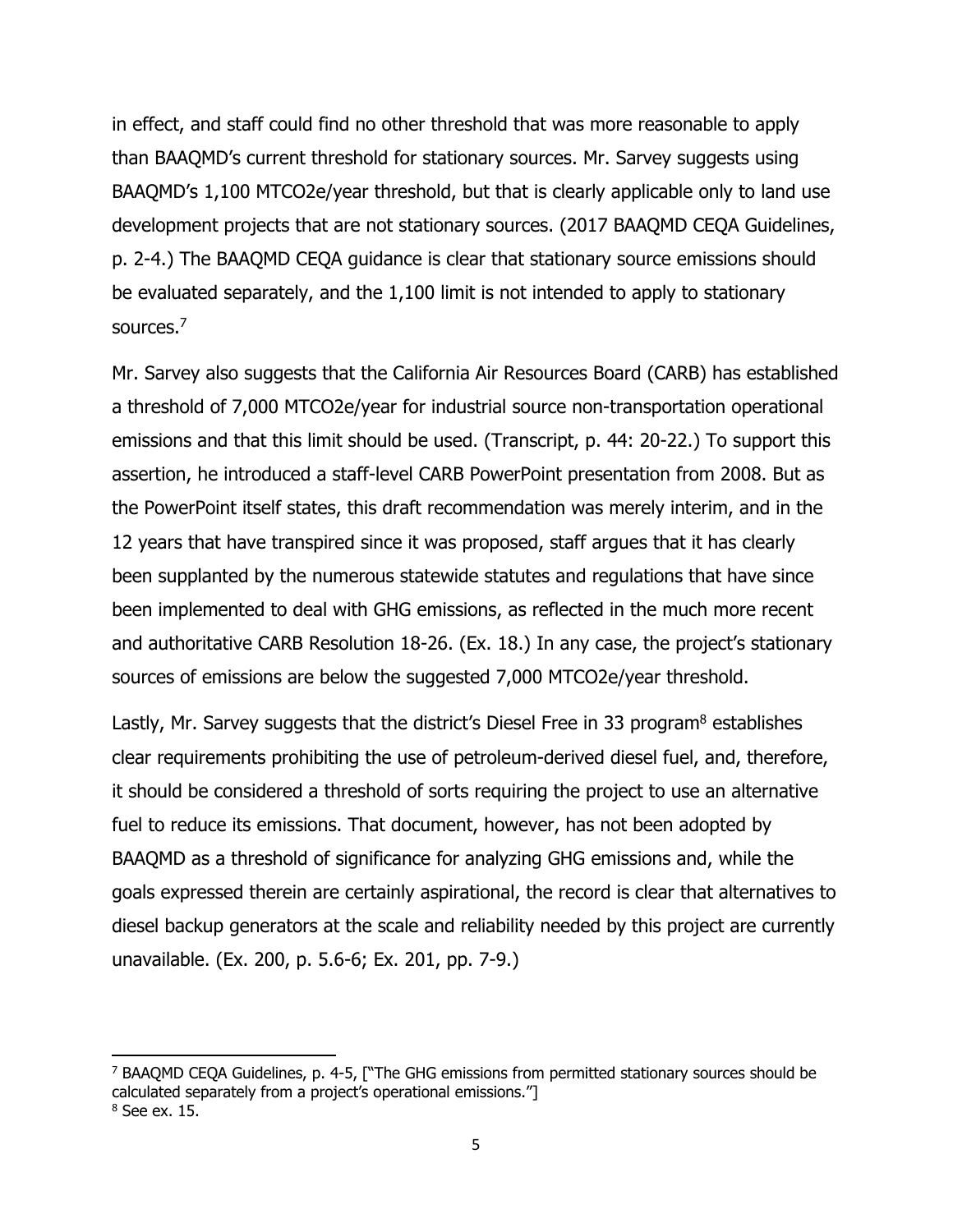### **IV. THE PROJECT'S GHG EMISSIONS FROM OPERATION OF THE DATA CENTER WOULD BE LESS THAN SIGNIFICANT**

# a. Legal Framework for Analysis of Operational GHG Impacts

As discussed further below, the vast majority of the project's operational emissions are indirect and related to its electricity use. To provide a legal framework for this analysis, CEQA guidelines, section 15064.4(b)(3) provides the most relevant guidance on how lead agencies should assess the project's operational emissions in this context.

A lead agency should consider the following factors, among others, when determining the significance of impacts from greenhouse gas emissions on the environment:

(3) The extent to which the project complies with regulations or requirements adopted to implement a statewide, regional, or local plan for the reduction or mitigation of greenhouse gas emissions (see, e.g., section 15183.5(b)). Such requirements must be adopted by the relevant public agency through a public review process and must reduce or mitigate the project's incremental contribution of greenhouse gas emissions.

# b. The Project's Anticipated Emissions

The project's operation would result in GHG emissions from mobile sources associated with the project (employees, tenants, deliveries, etc.), from the water and waste associated with the project (these combined with mobile source emissions would total 2,663 MTCO2e/year), and indirectly from the project's use of electricity. It is important to note that the project has been designed to meet all of the requirements for such a facility identified in the City of Santa Clara's Climate Action Plan (CAP). (Ex. 1, pp. 117- 119.)

With regard to mobile source emissions, the project has a low concentration of employment and would not contribute to a substantial increase in passenger vehicle travel within the region. (Ex. 200, p. 5.8-16.)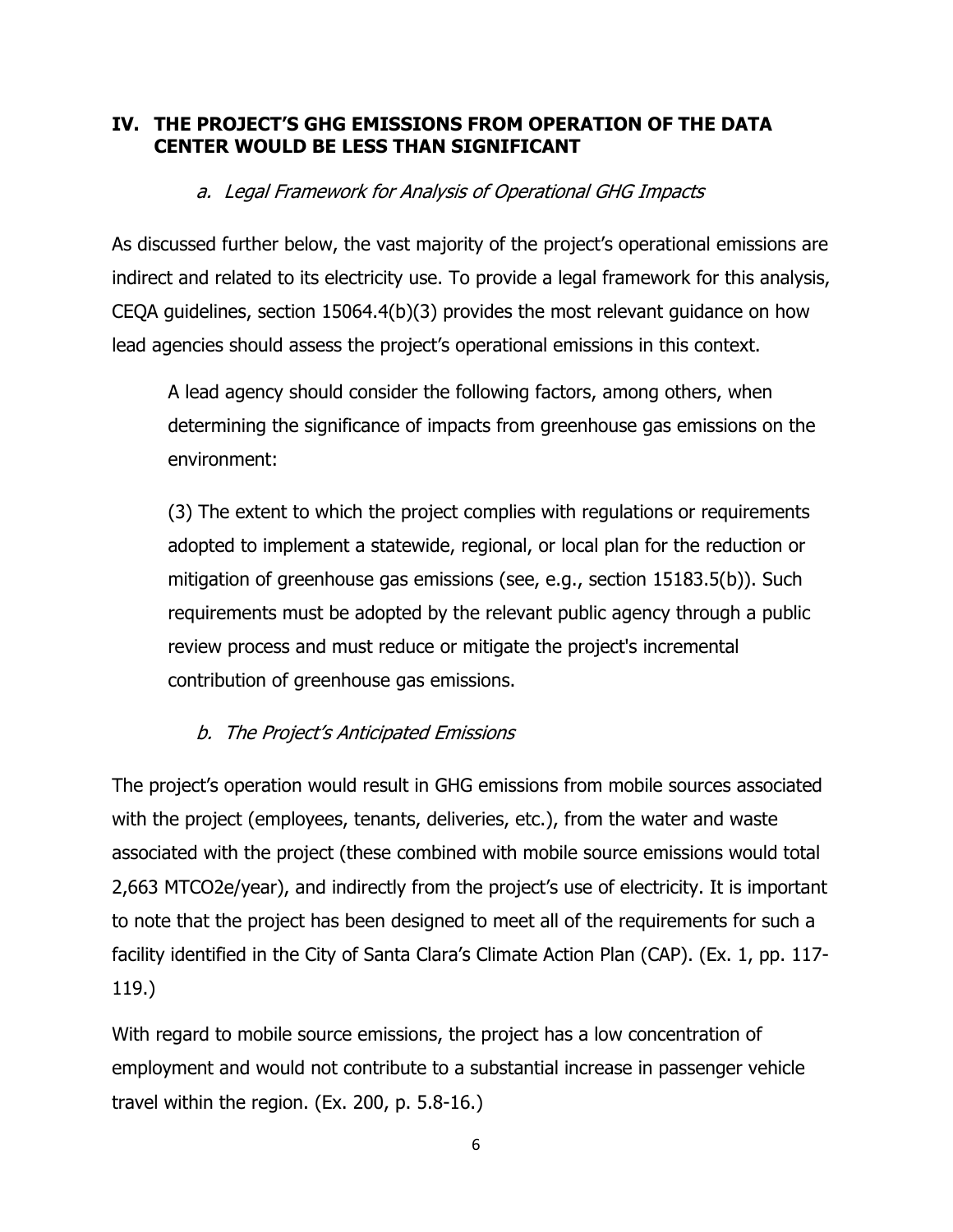The building itself will result in indirect emissions from electricity supplied by SVP to the grid. The applicant has designed the building to minimize electricity use where possible. For instance, the building has been designed to efficiently use energy, with a Power Usage Effectiveness (PUE) of 1.11, lower than the CAP's goal of 1.2 for projects with a higher rack rating. (Ex. 201, p. 5.8-14.) The building also would include lighting controls and air economization to reduce direct electricity use and water efficient landscaping and ultra-low flow plumbing fixtures to reduce electricity use associated with water conveyance. (Ex. 200, p. 5.8-16.) The project applicant has stated that it will also adopt additional energy efficient design measures in coordination with the city when it goes through its design review process. (Ex. 201, p. 3.) Additionally, the project owner would purchase Santa Clara Green Power for its own use, and would encourage its tenant(s) to do so for their electricity needs as well. (Ex. 201, p. 3.)

#### *c.* Statewide Electricity Sector GHG Reduction Goals

As a whole, the electricity sector has been steadily reducing GHG emissions and increasing the use of renewable energy starting with the first renewable portfolio standard (RPS) bill, Senate Bill (SB) 1078, passed in 2002. Since that time the required renewable energy percentage has increased from 20% by 2017 (SB 1078) to 60% by 2030 (SB 100). GHG emissions from the electricity sector have also been targeted as well with the passage of Assembly Bill (AB) 32 in 2006, mandating the state reach 1990 levels of GHG emissions by 2020. SB 32 expanded the target to 40% below 1990 levels by 2030. In 2018, SB 100 established the goal of the electricity sector being 100% carbon free by 2045.

To support the meeting of these targets, AB 32 tasked CARB with developing a marketbased system to reduce GHG emissions from major sectors of the economy, including the electricity sector. (Cal. Code Regs., tit. 17, §§ 95811(b) and 95812(c).) The cap and trade program is the primary market-based program used to drive down the state's GHG emissions from multiple sectors of the economy. (Cal. Code Regs., tit. 17, § 95801.)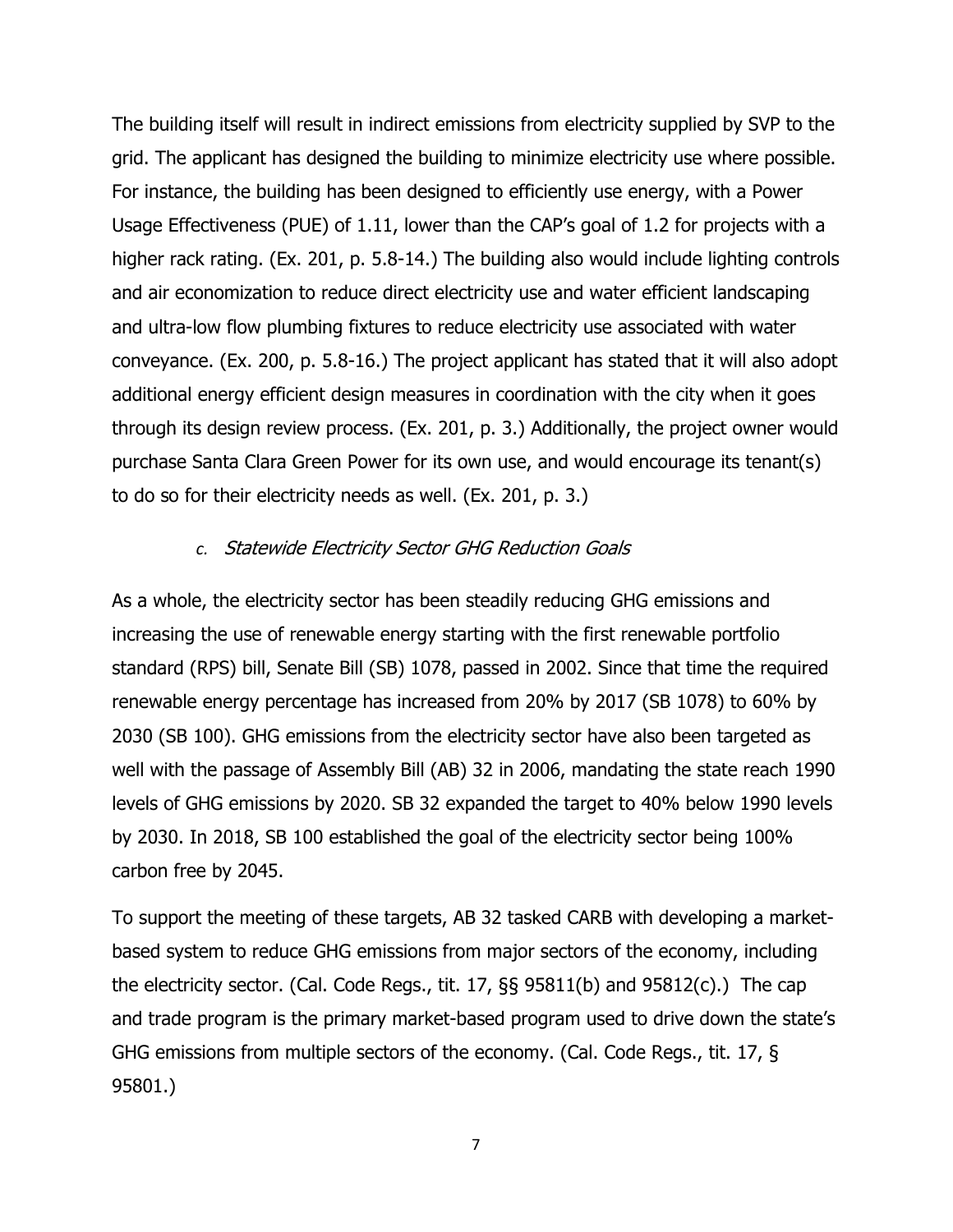For the electricity sector, the obligation to be under the cap is on the operator of an instate power plant that emits 25,000 metric tons or more of CO2 per year, or the importer for out of state generation. (Cal. Code Regs., tit. 17, §§ 95811(b) and 95812(c).) In addition to capping the emissions from electricity generation by a power plant, these caps also apply to a utility's purchase of energy from the spot market and other electricity suppliers. (Transcript, p. 24: 3-11.) The cap and trade program, therefore, is one tool to achieve the statewide GHG emissions cap through the allocation and purchase of emission allowances. (Cal. Code Regs., tit. 17, § 95841.)

Beyond the cap and trade program, additional state laws focusing on GHGs and renewable energy apply specifically to utilities such as SVP. Two key laws that complement CARB's cap and trade program include SB 350 and SB 100. SB 350 creates a requirement for publicly owned utilities like SVP to map out how the utility will meet their expected load, reliability, RPS, and GHG emission reduction requirements through the development of an Integrated Resources Plan (IRP) that sets forth, among other things, how SVP will reduce GHG emissions below specific levels set by CARB. (Ex. 302, pp. 1-1, 2-7, 2-14 to 2-18.)

The salient mandates of SB 350 relevant to SVP and its GHG emissions are found in Public Utilities Code section 9621(b).

(b) On or before January 1, 2019, the governing board of a local publicly owned electric utility shall adopt an integrated resource plan and a process for updating the plan at least once every five years to ensure the utility achieves all of the following:

(1) Meets the greenhouse gas emissions reduction targets established by the State Air Resources Board, in coordination with the [public utilities] commission and the Energy Commission, for the electricity sector and each local publicly owned electric utility that reflect the electricity sector's percentage in achieving the economy wide greenhouse gas emissions reductions of 40 percent from 1990 levels by 2030.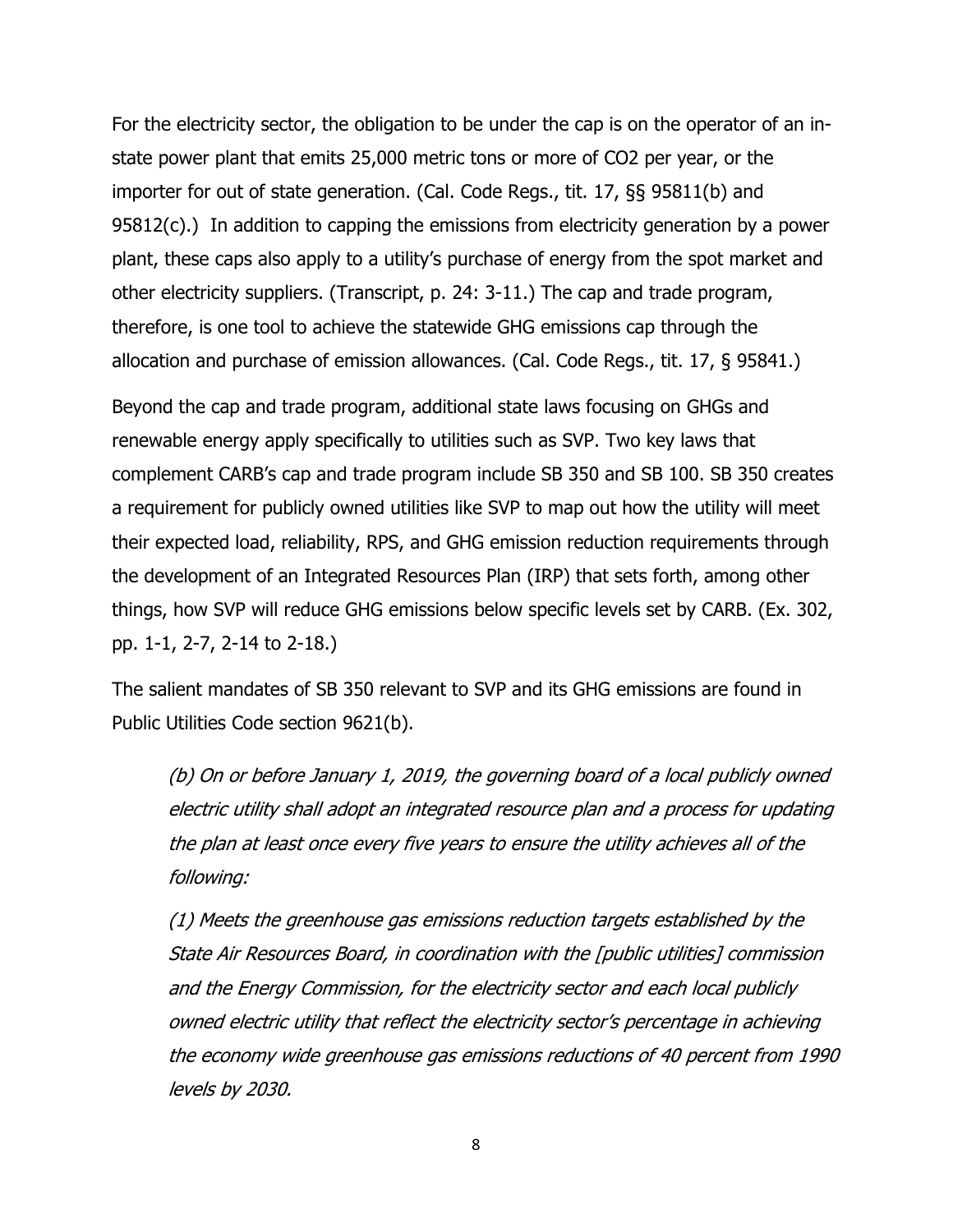Under Public Utilities Code section 9622 the CEC is tasked with reviewing the IRP to determine if the plan is consistent with the requirements of section 9621 and making recommendations to correct deficiencies. Embedded in the SB 350 IRP process is an initial step where CARB determines the 2030 GHG emissions for SVP and other utilities. (Ex. 302, table 2-2 and p. 2-15.)

SVP's 2019 IRP indicates that its 2030 GHG targets, as set forth by CARB, ranges from 275,000 MTCO2e to 485,000 MTCO2e, which is 0.915% of the 2030 electricity sector emissions. (Ex. 302, table 2-3.) SVP's IRP sets the roadmap on achieving both the GHG requirements and 60% renewable energy by 2030. (Ex. 302, tables 2-4, 8-5 and 8-6.)

After SB 350 went into effect, SB 100 was signed into law and accelerated targets by raising the 2030 RPS from 50% to 60% and adding the goal of 100% carbon free electricity by 2045. SVP's IRP incorporated the SB 100 targets. (Ex. 302, p. 1-7.)

#### d. Analysis of the Project's Indirect Emissions from Electricity Use

The Mission College project's indirect emissions from energy use are not significant because SVP, through cap and trade and future procurement of renewable and zero- or low-carbon energy, is set to meet all statewide GHG and renewable energy mandates which will drive the reduction of GHG emissions towards the targets of 2030 and 2045. (Transcript, p. 23: 2-25; p. 24: 1-11; and p. 28: 18-23.)

Theoretically, the project's GHG emissions attributable to electricity use could total 133,721 MTCO2e/year; however, this is unlikely to ever be even close to actual emissions. This number assumes SVP's carbon intensity factor is 430 pounds CO2e per megawatt hour, when, as the record shows, the number is currently much lower than that and will continue to decline. (Ex. 201, p. 5.) This number also assumes the project will operate at 100% of its capacity, when, as the record shows, data center projects routinely operate only within 40-75% of their maximum capacity. (Transcript, p. 28: 12- 17; Ex. 201, p. 5.8-12.)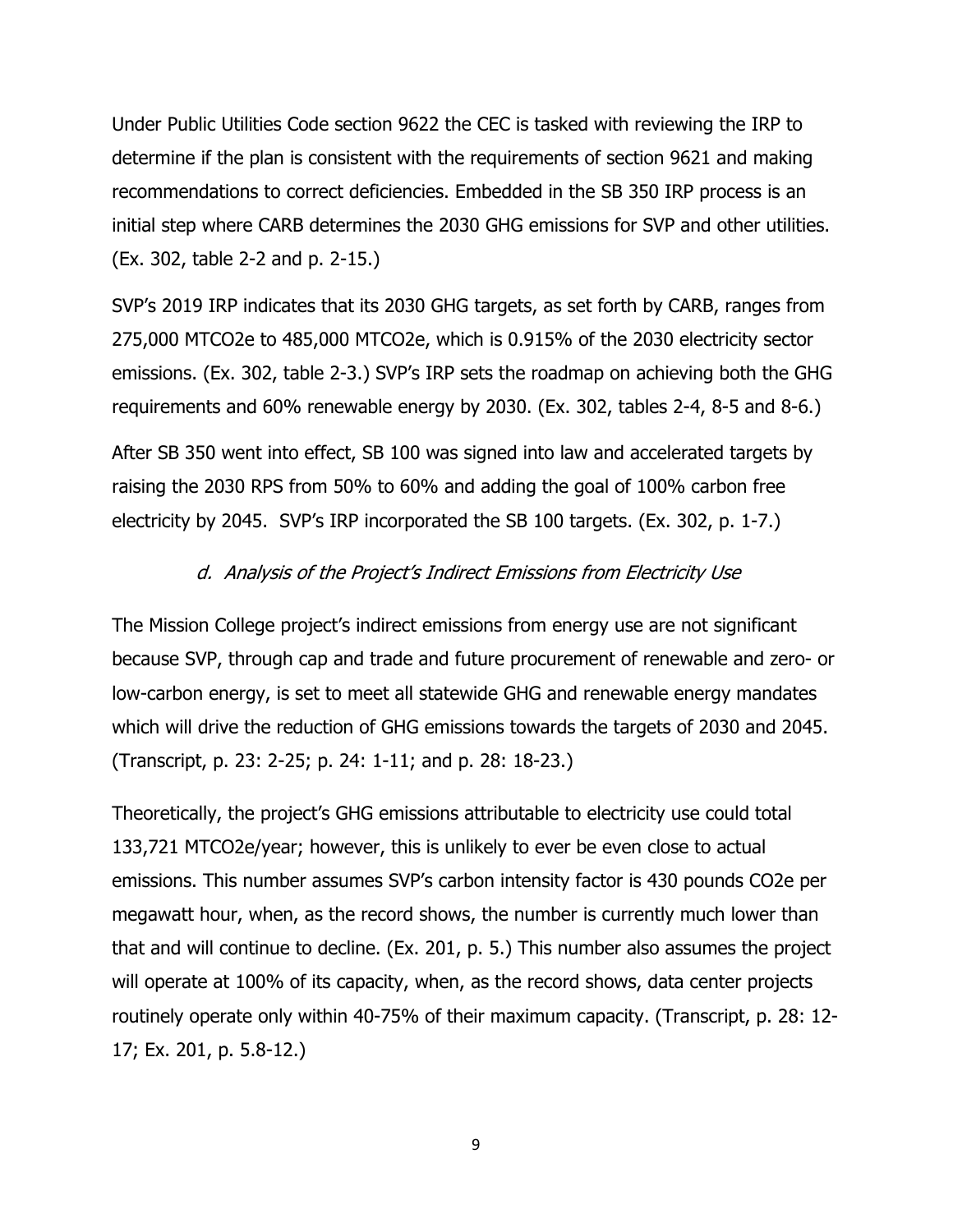Also of note is the fact that this project is replacing a previously extant 253,000 square foot office/research & development building with its own GHG emissions associated with vehicle trips and electricity and natural gas use that will be supplanted. (Ex. 1, p. 112.)

And it should not go without notice that the City of Santa Clara, in its own Mitigated Negative Declaration conducted on a minimally different variation of this project, concluded itself that the GHG emissions impacts would be less than significant, for some of the same reasons staff recommends here. (Ex. 2, p. 70.) And while the city's conclusion was reached two years ago, it is unreasonable to find that a long-term potential impact jumps from less than significant to significant with no significant change in project emissions, simply because, having met 2020 GHG goals, entities are now turning their attention to 2030 and beyond.

The CEQA Guidelines explicitly call on lead agencies to evaluate compliance with "regulations or requirements adopted to implement a statewide, regional, or local plan for the reduction or mitigation of greenhouse gas emissions," and staff's emphasis on programs that reduce emissions from SVP's portfolio of energy procurement is methodologically appropriate given the nature of this project's emissions as predominantly indirect and tied to electricity usage. (Cal. Code Regs., tit. 20, § 15064.4(b)(3).)

An agency may conclude a project's GHG emissions are less than significant if those emissions are covered by the state's cap and trade program, or any other program that sets limits on an industry as a whole. In Association of Irritated Residents v. Kern County Board of Supervisors, (2017) 17 Cal.App.5th 708, the court found that "the capand-trade program consists of 'regulations ... adopted to implement a statewide ... plan for the reduction or mitigation of greenhouse gas emissions' as that phrase is used in Guidelines section 15064.4, subdivision (b)(3)." Ass'n of Irritated Residents v. Kern Cty. Bd. of Supervisors (2017) 17 Cal.App.5th 708, 734 [AIR]. The court held that Kern County's analysis of GHG impacts correctly relied on the cap and trade program, to which the refinery at issue was subject, to conclude that the project's impacts would be less than significant. But the court's decision also goes further than that. The court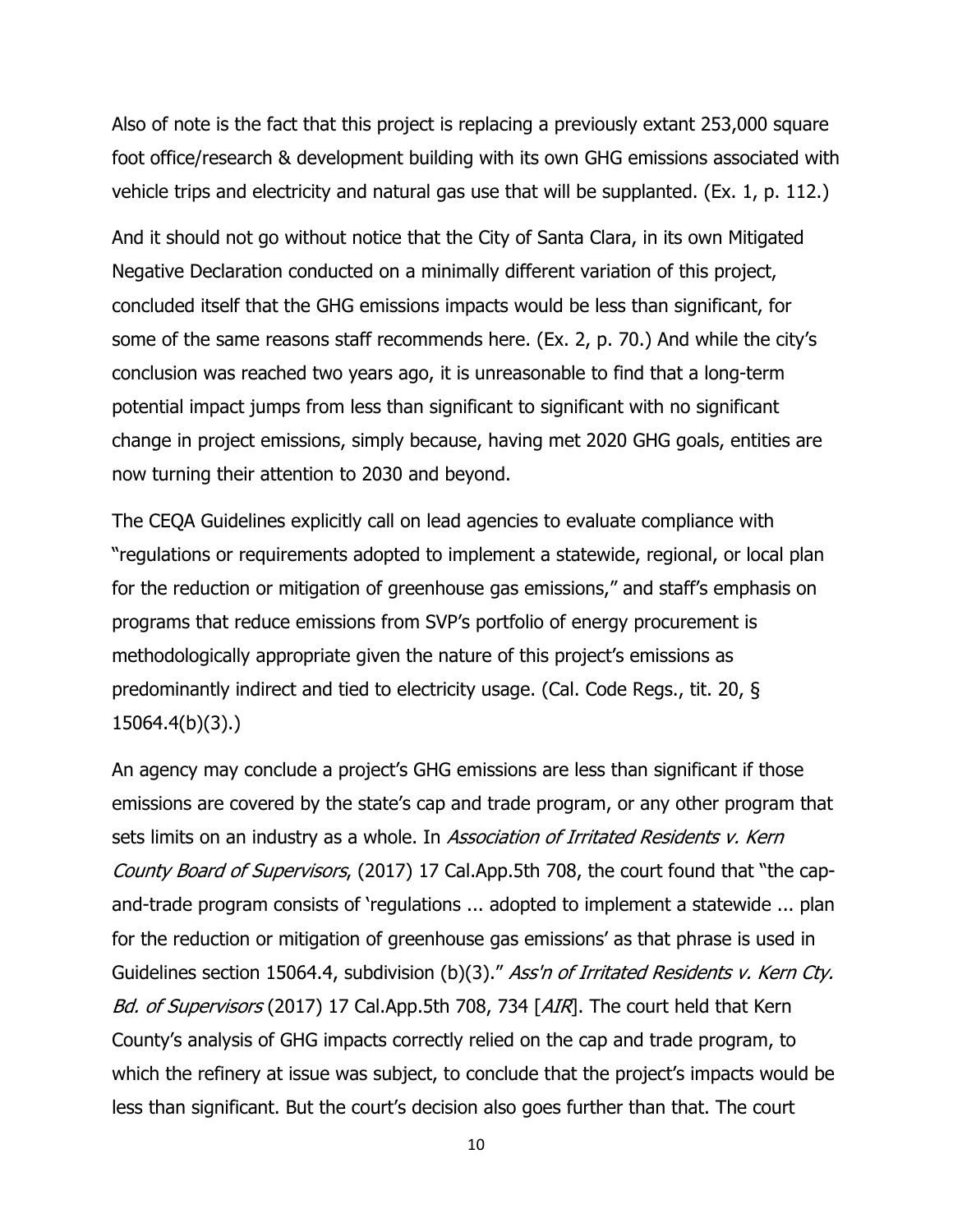found that "an inquiry into significance that is based on compliance with a program that sets limits on [an industry] as a whole is a rational approach to regulating that industry's contribution to global climate change." (Id. at 743.) Thus, it is not just the presence of the cap and trade program, but any program that would set a limit on the industry at issue. Because the emissions here are indirect, the industry that is the subject of this analysis is the electricity industry.

The court's analysis also confirms that CEQA does not create a one-molecule rule for GHG emissions, requiring a significance determination whenever additional emissions are shown to occur. Instead, CEQA is intended to accommodate and allow for population growth as part of an agency's analysis. (Id. at 743. ["CEQA is not intended as a population control measure."]) As with the court's finding that the modification of the refinery at issue was "designed to accommodate long-term growth in California's population and economic activity that expresses itself in increased demand for petroleum products", so too is the increased demand for data centers and the electricity industry a result of this population growth, and the court's conclusion that "this increased demand will exist whether or not the project is approved" is equally true here. (*Id.* at 742-43.) Given goals of SB 350 and SB 100, it can be expected that the additional demand from the project on the SVP system will be met by carbon free power. (Transcript, p. 17-25; p. 23: 1-16; and p. 28: 18-23.)

In AIR, the court evaluated Kern County's Environmental Impact Report (EIR) for a refinery's permit. The EIR found that the project's emissions would be below the air district's emissions reduction target through various efforts, including the state's cap and trade program. (Id. at 737.) The court determined that "Guidelines section 15064.4, subdivision (b)(3) directed County to consider the project's compliance with the cap-and-trade program in assessing the significance of environmental impacts from the project's greenhouse gas emissions." (Id. at 741-742.) The court focused on cap and trade because that was the only statewide measure that fell under section 15064.4 applicable to the industry at issue, refineries. As discussed above, there are several other measures in addition to cap and trade that apply to electricity generators. Staff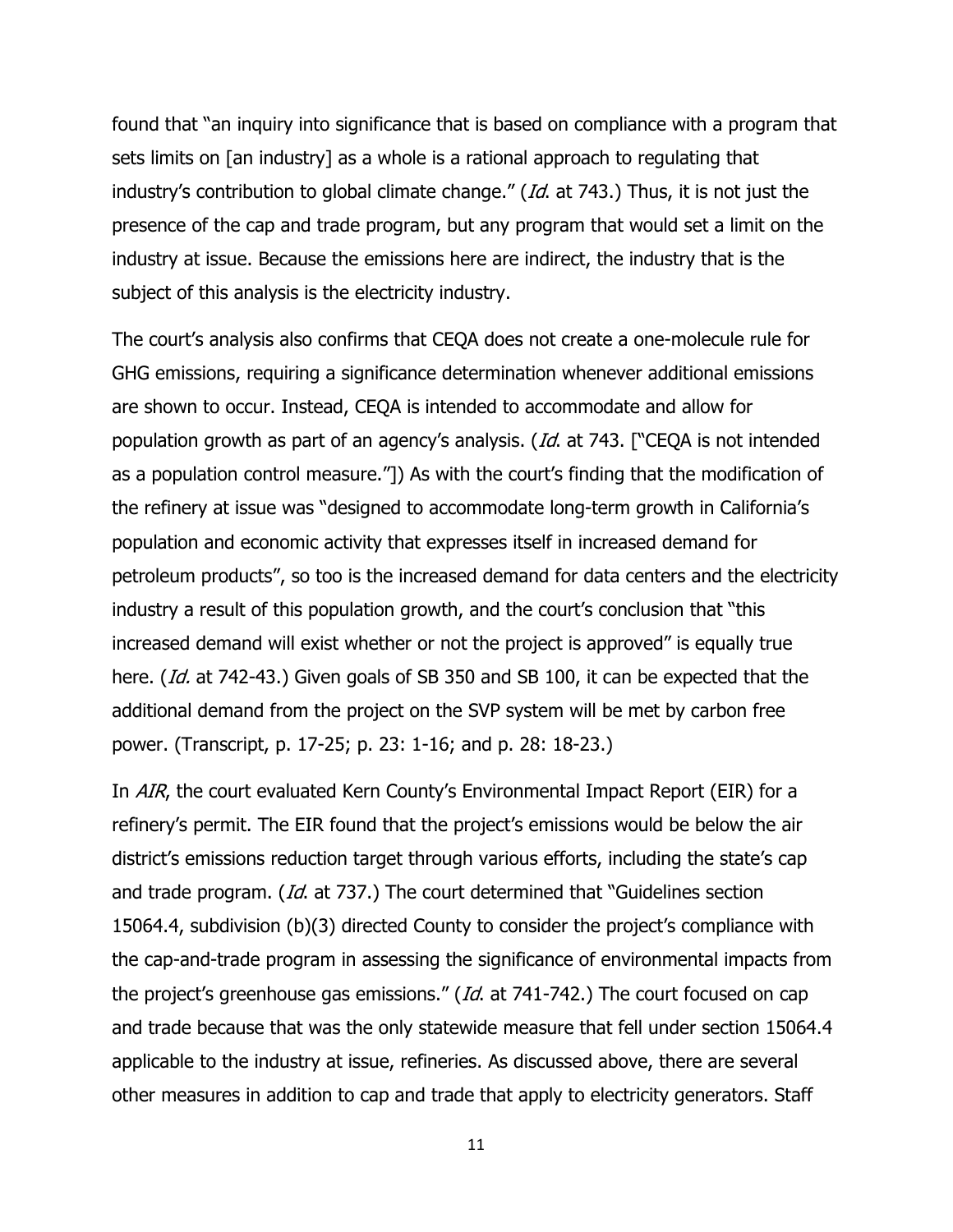not only evaluated SVP's compliance with the statewide cap and trade program in determining that the emissions from the Mission College project would not prevent SVP from meeting its emissions reduction obligations, but also the other provisions applicable to the electricity sector, most importantly RPS. All of these provisions combined support the conclusion that the project's indirect emissions from electricity use would be less than significant.

In this case, there are no facts in the record demonstrating that SVP will not be able to meet its obligations relating to GHG emissions and the RPS. Future IRPs, approved by the CEC, will continue to detail SVP's pathway towards state GHG and RPS requirements of 2030 and beyond, and the CEC is equipped to pursue enforcement and corrective actions against SVP under the RPS enforcement program if future evidence suggests that the utility is slipping out of compliance with statewide procurement targets. (Cal. Code Regs., tit. 20, §§ 3200-3208.)

#### e. SVP's Efforts to Meet Its GHG Reduction Goals

SVP is on track to meet the requirements of AB 32, cap and trade, and SB 100 as over 70 percent of SVP's electricity is already carbon free. (Ex. 200, pp. 5.6-7, 5.8-10, 5.8- 11, and 5.8-16 through 18.) SVP expects to be 100 percent carbon free by 2045 in compliance with the goals of SB 100. (Transcript, p. 22: 17-25; p. 23: 1-16; and p. 28: 18-23.)

SVP's IRP, which was approved by the CEC and adopted by the City of Santa Clara, along with the testimony of SVP's Chief Operating Officer, Kevin Kolnowski, provides the substantial evidence that SVP will meet its GHG reduction requirements and that the Mission College project and other data centers will not inhibit the achievement of these targets. (Transcript, p. 22: 17-25; p. 23: 1-25; p. 24: 1-11; and p. 28: 18-23; Ex. 302, tables 2-4, 8-5 and 8-6.) Therefore, the incremental GHG emissions from the electricity usage by the Mission College project cannot be significant.